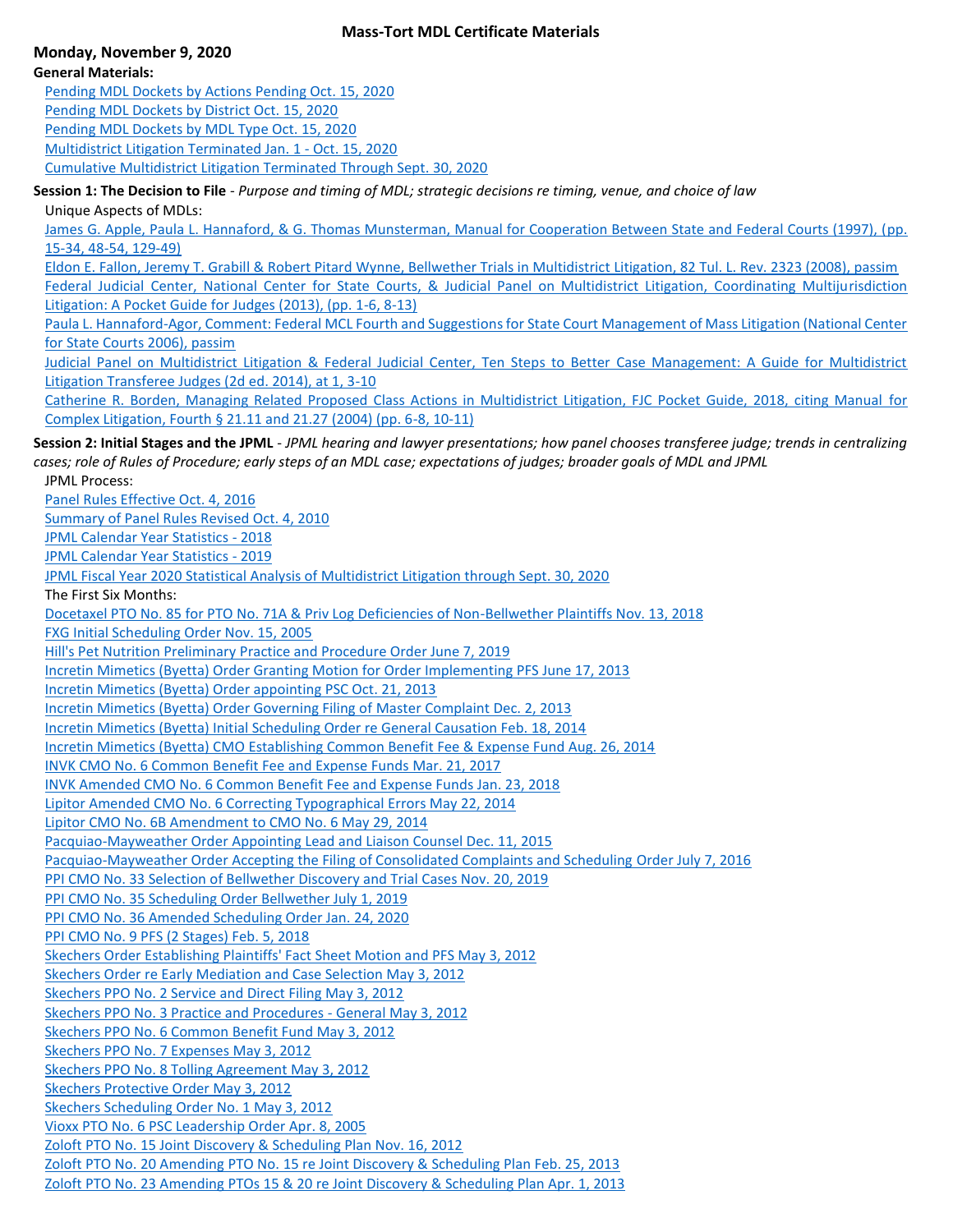### Financing the Litigation:

[A bridge too far, An expert panel examines the promise and peril of third-party litigation financing, Judicature, Fall 2019 Vol 103 Num 3](https://duke.box.com/s/qt6n21snoz1p0hkpgoi5e3qdgbr9syhd) New York City Bar Association - [Working Group on Litigation Funding Report Feb. 28, 2020](https://duke.box.com/s/32r69efm73xhe5mo387jc6hkqedew0tl) [Opioids Order re 3rd Party Lit Financing May 7, 2018](https://duke.box.com/s/8o2yayb8mgp8mq6lmi4fus48rpwpcmke) Trial preparation: [Judge Childs 2019 Year End MDL Statistics](https://duke.box.com/s/yng5pyqjya0ff9mhmk3870cb8b9npwt4)

[Docetaxel CMO No. 14C Amendments to Trial Pool Selection Apr. 23, 2019](https://duke.box.com/s/qtoidxsvazo61d0l4ncahbzbbki5swb4) [Zoloft PTO No. 44 Trial Pool Selection Protocol Dec. 4, 2013](https://duke.box.com/s/cievt6ppojh4lbg0qolxzf0ivmggso1j)

#### **Session 3: Breakout - Case Management:**

[Duties of Appointed Counsel 64 Loyola Law Review 1 \(Spring 2018\)](https://duke.box.com/s/b6vcewf3mviul63o7f01fc23tndabff7)

[Chinese Drywall PTO No. 1 Setting Initial Conference June 16, 2009](https://duke.box.com/s/ck7r1saqi0i5n2z53dytcw2y7xsmbj4p)

Plaintiff - *Conferring with individual plaintiffs: appointment of PSC and executive committees, organization of subcommittees; superior duty to the court and confidentiality limitations*

[What Do MDL Leaders Do Evidence from Leadership Appointment Orders David Noll Feb. 2, 2020](https://duke.box.com/s/b9v2pm0ij4p2h7fwtm44e84not3f8aw8)

Defendant - *Strategy and management of MDL from General Counsel and outside counsel perspectives; joint defense groups; financial responsibility among multiple parties (trial expenses and settlement); organization of tasks*

**Session 4: Case Management Order** - *Scope of order and detailed procedural roadmap; master pleadings; time and expense reporting; discovery coordination*

[Chinese Drywall Order and Reasons Common Benefit Fees Jan. 10, 2020](https://duke.box.com/s/3rqrffzz9tzncpqkm0g7fjj02m8aaffg) [Dicamba Herbicides CMO Crop Damage June 29, 2018](https://duke.box.com/s/66ueo2wceninu6fbzu7aipvhj3vy34f5) [J&J Talcum CMO No. 1 Dec. 6, 2016](https://duke.box.com/s/waq37kilin1ehaiiaudeajwofpiw3thp) [Juul CMO No. 2 Initial Case Census Nov. 19, 2019](https://duke.box.com/s/lknmbzs4mmlwkveo47elxxuh3g4ijnrz) [Opioids CMO No. 1 Litigation Track Apr. 11, 2018](https://duke.box.com/s/tx0dn4786oql1s8m9ryysf7dbc7g31xb) [Roundup PTO No. 3 Partial Schedule for General-Causation Nov. 23, 2016](https://duke.box.com/s/qxvhz6ssbd1xbdcaia3cxevbt67xxgsh) [Roundup PTO No. 9 Scheduling Science Day Feb. 2, 2017](https://duke.box.com/s/iryxrqz0vkxa7dd1kq2488jpumgim2km) [Taxotere PTO No. 65 Procedure for Severance of Multi-Plaintiff Cases Oct. 16, 2017](https://duke.box.com/s/e91b8b0zdc2q7xg5bh4ztsmalyjfaj71) [Taxotere CMO No. 12 Product ID Order Jan. 12, 2018](https://duke.box.com/s/1i28s8dhnrypooq57mf2l4zc6a4ftdn1) [TRT CMO No. 20 Master Pleadings Mar. 29, 2017](https://duke.box.com/s/eqgvamicmv5bg7ky4yde9locwu8g1xvu) [TRT CMO No. 9 Plaintiff Fact Sheets and Records Authorization May 20, 2018](https://duke.box.com/s/z5wxq12wt2iyucrthc25jbfmd9ptggqd) [Viagra PTO No. 5 Procedures for Direct Filing, Master Pleadings, and Service of Process Aug. 10, 2016](https://duke.box.com/s/4pc2fkv7qccr65xbrfkvlg9uz4wmi0g1) [Xarelto PTO No. 1 Setting Initial Conference Dec. 17, 2014](https://duke.box.com/s/xz7czs9d1vg3imo1tedda7br8v345nyq) [Xarelto PTO No. 11 Bundling of Complaints and Answers May 4, 2015](https://duke.box.com/s/n6aeqomdsoshsbzi03hq52wx1jlo1zkh) [Zofran Order No. 11 PFS, Initial Production of Documents by Plaintiffs, Execution of Authorization](https://duke.box.com/s/usce2sqv6fsnx1zrvspo7xv4zhjqppl7) May 26, 2016 [Zofran Order No. 14 Order Concerning Master Pleadings May 18, 2016](https://duke.box.com/s/1m1p8psvlbct46vk8m8kxh8xzkdydbic) [Zoloft PTO No. 15 Joint Discovery and Scheduling Plan Nov. 16, 2012](https://duke.box.com/s/mivvlz6rg32oajdi7ao689v8g2tvq5x1) **Session 5: Breakout - Discovery:** *Discovery goals and priorities; litigation holds; ESI protocols; custodian lists; discovery negotiations; document review and privilege logs; responding to requests; experts*  Document Review and Privilege Logs: [3M PTO No. 12 TAR Protocol July 1, 2019](https://duke.box.com/s/xsz25t0iu8813k5g8bmbg0t3q55m2ak7) [Docetaxel PTO No. 71A Plaintiffs Responsibilities Relevant to ESI Jan. 26, 2018](https://duke.box.com/s/jratzk5x043ceatggvsq8x48c6ixj4le) [Intel PTO No. 4 Protocol for Document Collection and Production Oct. 18, 2018](https://duke.box.com/s/71do7kcxmnxr9ambeeb3cf80gwag29cr) [Opioids Discovery Ruling No. 2 June 30, 2018](https://duke.box.com/s/ay13diw60tilpvsl0w8b4yu12gr9xf9t) [Opioids Discovery Ruling No. 3 July 17, 2018](https://duke.box.com/s/7zuap65ci4mtp2dd0j45n80oeabtla07) [Opioids Pharmacy Defendants' Objections to Discovery Rulings No. 2 and No. 3 July 24, 2018](file://///oit-nas-fe01.oit.duke.edu/LAW/DEPTS/CENTERS/CJS/Conferences-Meetings-Courses/MDL%20Certificate%202020/Materials/5.20%20ITN%20Federal%20Judge%20Appoints%20Diverse%20Legal%20Team%20to%20Lead%20Zantac%20Lawsuits%20%20National%20Law%20Journal.pdf) [Opioids Manufacturer Defendants' Joint Objections to the Special Master's Discovery Rulings Nos. 2 and 3 July 24, 2018](https://duke.box.com/s/bazvoeh8wxymq9chd104pp0ue90xil0q) [Opioids Order re Disc. Ruling Nos. 2 & 3 Aug. 8, 2018](https://duke.box.com/s/dgkq8orr331cs23ij26mjwh2obxunyru) [Skechers Discovery Order No. 1 General May 3, 2012](https://duke.box.com/s/qwbk26fzrxts2nebf3iafgib3uovslxf) [Skechers Discovery Order No. 2 ESI May 3, 2012](https://duke.box.com/s/gfyq1vl8evuc7rt3ff97ayb0aa9iy8gn) [Skechers PPO No. 5 Preservation of Records May 3, 2012](file://///oit-nas-fe01.oit.duke.edu/LAW/DEPTS/CENTERS/CJS/Conferences-Meetings-Courses/MDL%20Certificate%202020/Materials/Nov.%202020%20Materials.docx) [TRT CMO No. 15 Protocol for ESI Nov. 6, 2014](https://duke.box.com/s/7s5b6p72li8ba3xq0shq9hu3s1tjiw9t) [Zantac PTO 29 Protocol for Discovery of Electronically Stored Information and Hard Copy Documents June 17, 2020](https://duke.box.com/s/5ae27xmxr745kejem9nhysdhttlooga7) [Zantac PTO 48 Remote Deposition Guidelines Oct. 5, 2020](https://duke.box.com/s/4gwk4743navk5b4v17s2kuo0qjnr5nab) Fact Discovery: [Skechers PPO No. 4 Depositions May 3, 2012](https://duke.box.com/s/omlqkkfmpdc4shqna906bng2z4dgdpr3) [Zoloft R&R No. 2 re ex parte Contacts with Witnesses and Deposition Protocols June 13, 2013](https://duke.box.com/s/vxw9alzk32q915s1k6k5k2cmt0iktet0) Expert Discovery: [3M PTO No. 18 Initial Census Requirement, Oct. 22, 2019](https://duke.box.com/s/zmvk154frux7lg98mecxpy4d5i7ag56n) [Docetaxel PTO No. 70B Contact with Physicians Nov. 13, 2018](https://duke.box.com/s/0bq06jt5iuxxb33j1td84oudwoebx61e) [Opioids Order Establishing Deposition Protocol June 20, 2018](https://duke.box.com/s/pay5p41dbhn7cs6kvcscx4kuljmdtiun) [Opioids CMO Discovery and Trial Preparation Sept. 5, 2018](https://duke.box.com/s/j6y6tiotgu7haf0kias3sokvi06bttv6) [Opioids Order Expert Witness Disclosure Jan. 6, 2020](https://duke.box.com/s/v5d6nui1a144jfjkgb2dv1bpeg3ngnz6)